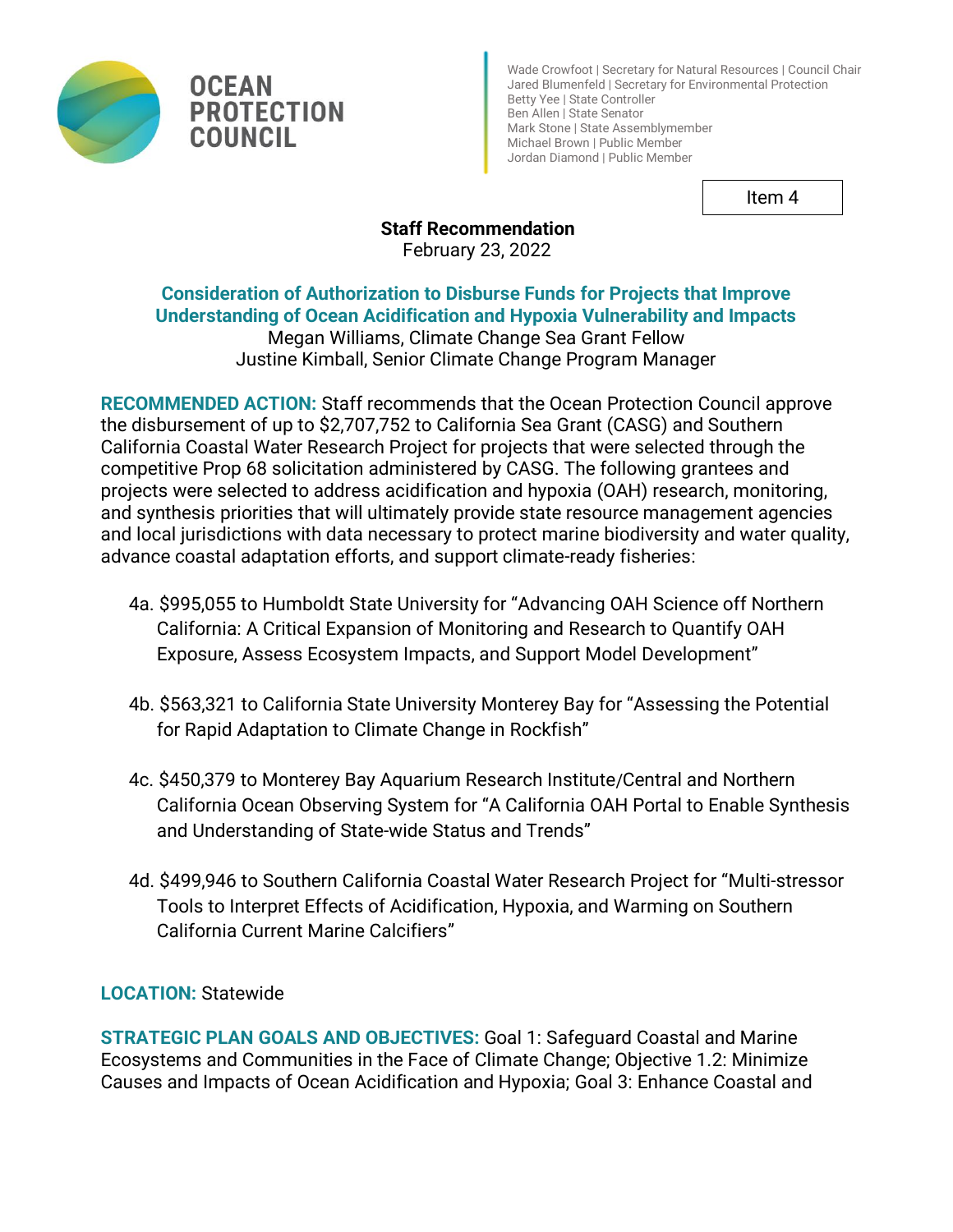Marine Biodiversity; Objective 3.3: Support Sustainable Marine Fisheries and Thriving Wildlife Populations; Objective 3.6: Accelerate Collaborative Accountability

# **EXHIBITS:**

Exhibit A: Letters of Support

# **FINDINGS AND RESOLUTION:**

Staff recommends that the Ocean Protection Council (OPC) adopt the following findings:

"Based on the accompanying staff report and attached exhibit(s), OPC hereby finds that:

- 1) The proposed projects are consistent with the purposes of Division 26.5 of the Public Resources Code, the California Ocean Protection Act;
- 2) The proposed projects are consistent with OPC's Proposition 68 Grant Guidelines, adopted May 2019, and Environmental License Plate Funding Guidelines (Interim Standards and Protocols, August 2013);
- 3) The proposed projects are not 'legal projects' that trigger the California Environmental Quality Act (CEQA) pursuant to Public Resources Code section, section 15378."

Staff further recommends that OPC adopt the following resolution pursuant to Sections 35500 *et seq.* of the Public Resources Code:

"OPC hereby approves the disbursement of up to \$2,707,752 to the following grantees to address acidification and hypoxia research, monitoring, and synthesis priorities:

- \$995,055 to Humboldt State University
- \$563,321 to California State University Monterey Bay
- \$450,379 to Monterey Bay Aquarium Research Institute/Central and Northern California Ocean Observing System
- \$499,946 to Southern California Coastal Water Research Project

This authorization is subject to the condition that prior to disbursement of funds, grantees shall submit for the review and approval of the Executive Director of the OPC detailed work plans, schedules, staff requirements, budgets, and the names of any contractors or grantees intended to be used to complete the projects, as well as discrete deliverables that can be produced in intervals to ensure the projects are on target for successful completion. All projects will be developed under a shared understanding of process, management and delivery."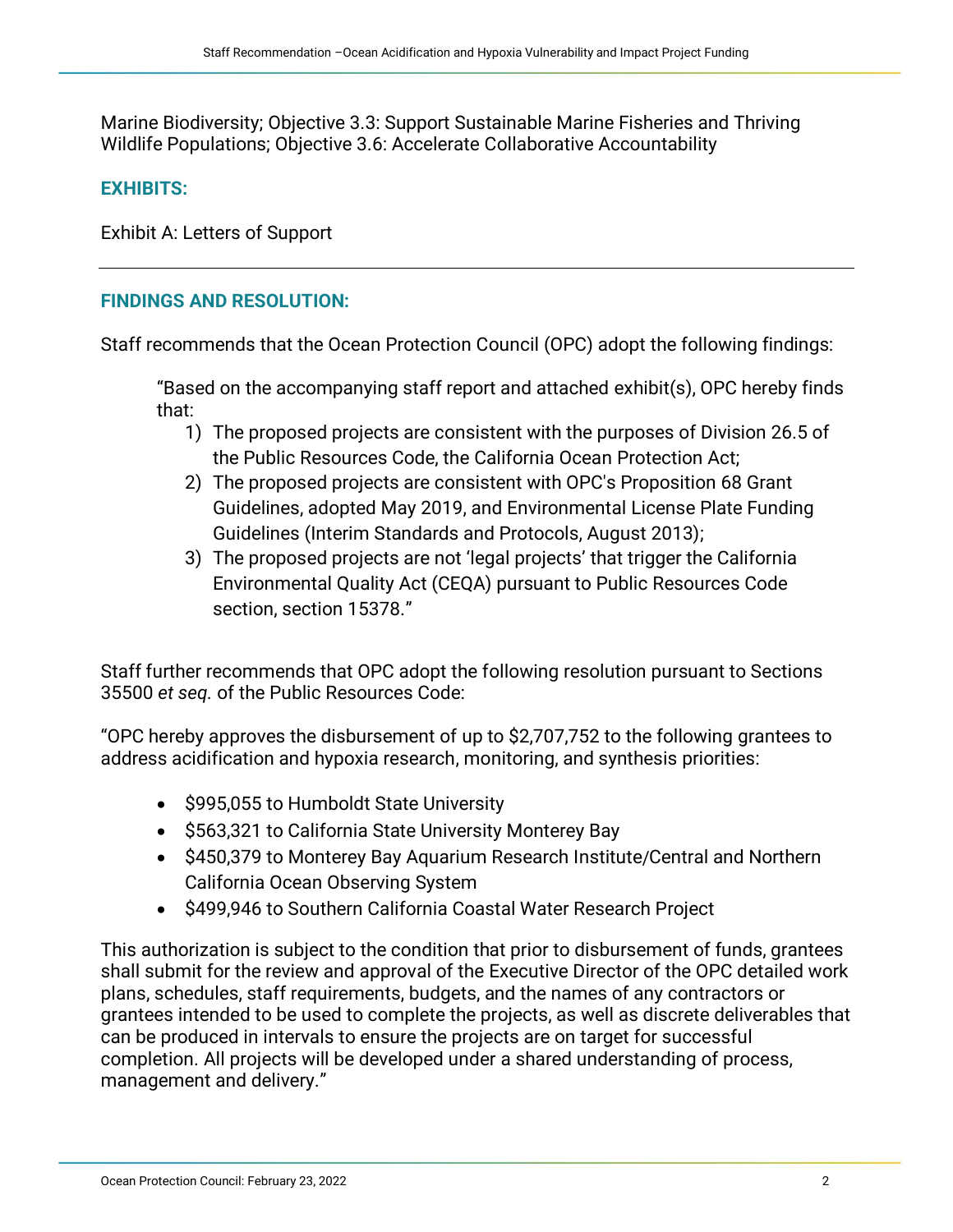# **EXECUTIVE SUMMARY:**

Staff recommends that OPC approve the disbursement of \$2,707,752 to fund four ocean acidification and hypoxia research, monitoring, and synthesis projects that will ultimately provide state resource management agencies and local jurisdictions with data necessary to protect marine biodiversity and water quality, advance coastal adaptation efforts, and support climate-ready fisheries. At its June 15, 2021 meeting, the [Council authorized](https://www.opc.ca.gov/webmaster/ftp/pdf/agenda_items/20210615/Item4a_Prop_68_OAH_Competive_Call_with_Sea_Grant_FINAL.pdf) the disbursement of up to \$2,000,000 to CASG to support a competitive solicitation to identify the highest priority projects; staff is now bringing the individual recommended projects to the Council for approval. Additionally, the four projects total more than the initial authorization; therefore, the request is to also increase the original authorization from \$2,000,000 to \$2,707,752.

The solicitation was highly competitive. CASG released a request for proposals in July 2021 and received 28 letters of interest totaling \$18,658,724. This resulted in 16 full proposals totaling \$11,614,250. Full proposals were reviewed by a technical review panel composed of academic scientists, subject matter experts, and state and federal agency staff. The review panel recommended a ranked list of projects for funding and project selection recommendations were made collaboratively between OPC and CASG, and in coordination with State Water Resources Control Board (SWRCB) staff. CASG will contribute NOAA Sea Grant funds to fund selected projects, continue its role in administration of the Prop 68 funded grants, and will coordinate closely with OPC staff on deliverables and progress.

These four projects, together with a [series of projects](https://www.opc.ca.gov/webmaster/ftp/pdf/agenda_items/20210615/Item4b_OAH_monitoring_FINAL.pdf) to better connect chemical and biological monitoring efforts that was approved at the June 15, 2021 Council meeting, address the recommendations put forth by the California Ocean Acidification and Hypoxia Task Force in their report *[Enhancing California's Ocean Acidification and Hypoxia Monitoring](https://www.opc.ca.gov/webmaster/ftp/pdf/agenda_items/20210615/Item4a_Exhibit_B_Enhancing_Californias_Ocean_Acidification_and_Hypoxia_Monitoring_Network.pdf)  [Network; Recommendations to the Ocean Protection Council from the California Ocean](https://www.opc.ca.gov/webmaster/ftp/pdf/agenda_items/20210615/Item4a_Exhibit_B_Enhancing_Californias_Ocean_Acidification_and_Hypoxia_Monitoring_Network.pdf)  [Acidification and Hypoxia Science Task Force](https://www.opc.ca.gov/webmaster/ftp/pdf/agenda_items/20210615/Item4a_Exhibit_B_Enhancing_Californias_Ocean_Acidification_and_Hypoxia_Monitoring_Network.pdf)*. Together, these OPC and CASG investments will fill critical gaps in spatial and temporal monitoring and modeling, biological impact assessment, and access to high-quality data and information, increasing understanding of the impacts of OAH on marine ecosystems and potential solutions to address these threats. This investment also meets CASG's Strategic Plan Healthy Coastal Ecosystem Goal 2: Support research to understand the drivers and impacts of environmental change and anthropogenic impacts and stressors on coastal and marine species, ecosystems, and environments, such as sea-level rise, rising temperatures, ocean acidification, and increasing hypoxia.

# **PROJECT SUMMARIES:**

**4a: Advancing OAH Science off Northern California: A Critical Expansion of Monitoring and Research to Quantify OAH Exposure, Assess Ecosystem Impacts, and Support Model Development**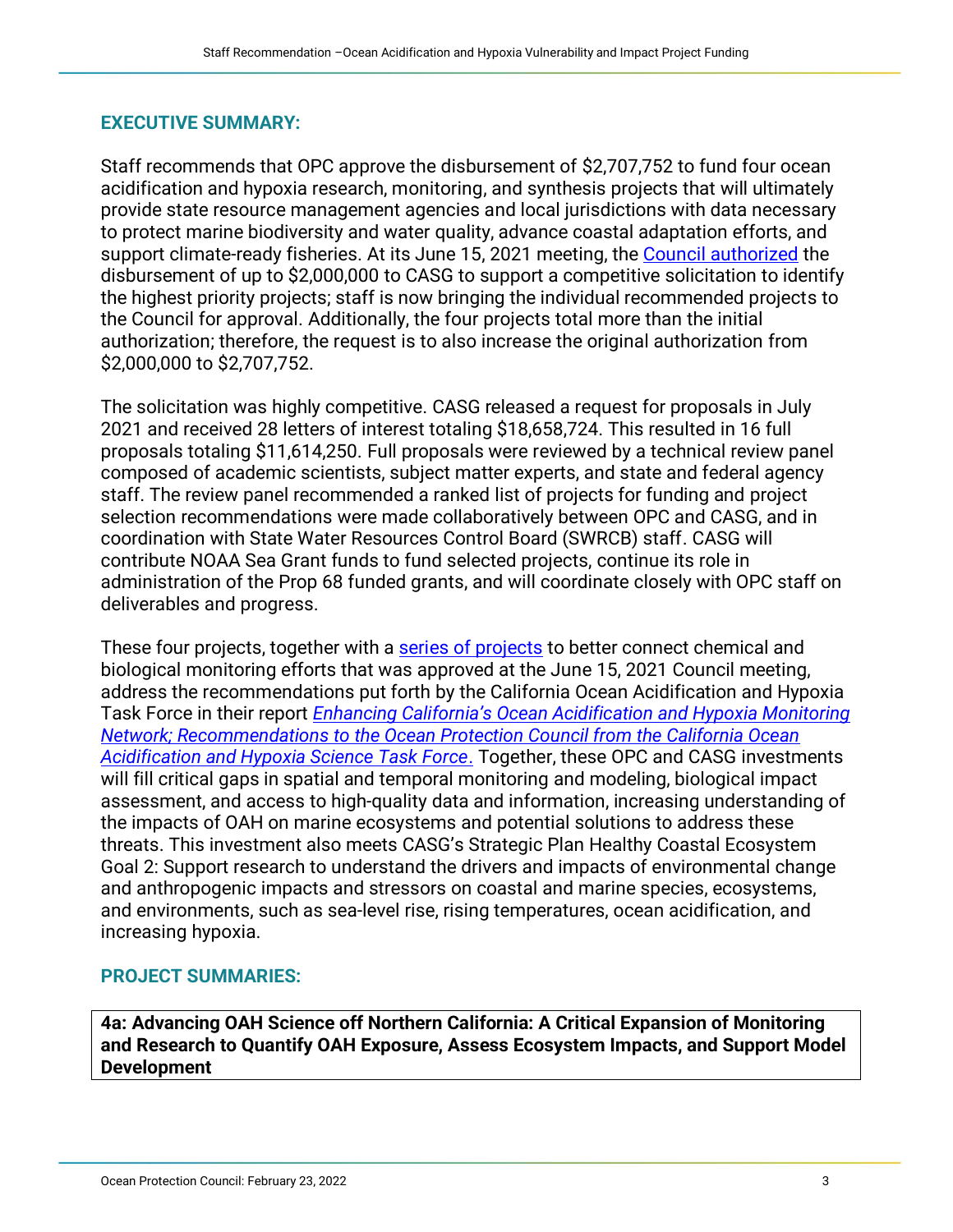#### **Project Description:**

This project aims to fill a critical gap in OAH and ecosystem monitoring off California's North Coast and to address several priorities. This project will implement routine OAH measurements to augment observations on existing ship-based ecosystem surveys along the Trinidad Head Line (THL) offshore Humboldt County. THL starts at approximately 0.75 nm offshore and extends to 20.5 nm west of Trinidad Head (this includes both state and federal waters). In addition to these measurements along THL, this project will extend similar surveys into State waters and establish the Trinidad Head Ocean Observing Node (THOON) to monitor OAH and oceanographic dynamics at a mid-shelf station. In collecting this data, the project will increase understanding of the origins, timing, duration, and intensity of OAH exposures (and related biological stressors, especially harmful algal blooms) affecting ecosystems and natural resources in coastal waters north of Cape Mendocino, including those of Humboldt Bay.

In addition, this project will assess potential OAH exposure risks for krill, larval fish, larval crabs, and other zooplankton; connections between OAH and phytoplankton blooms, including harmful algal blooms; connections between OAH and eDNA-based measures of marine biodiversity; and direct OAH impacts on sensitive species. Moreover, this project will build on these data sets to develop real-time statistical forecasts of OAH exposure affecting shelf and nearshore ecosystems, while developing, curating, and delivering rigorous data sets to support the development, testing, and application of coupled physical-biogeochemical models as decision-support tools for northern California.

Importantly, this project will engage and serve several traditionally underserved, underresourced, and under-represented communities, and seek to support robust comanagement with Tribal governments to lead to economically, socially, and culturally beneficial outcomes. The project will directly engage students in marine sciences at Humboldt State University (HSU), a designated Hispanic/Minority Serving Institution with the highest enrollment of Native and Indigenous students in the CSU system, and recruit students from Native and other under-represented communities to work on the project.

#### **About the Grantee:**

Humboldt State University (HSU) is a public university that houses the Humboldt Marine & Coastal Sciences Institute (MCSI). Located in Trinidad, California, MCSI has been a leader in research and monitoring efforts for Northern California's fish and oyster populations, subtidal reefs, and kelp forests. HSU also has long-established relationships with the National Oceanic and Atmospheric Administration (NOAA), the Central and Northern California Ocean Observing System (CeNCOOS), and many northern California Native American Tribes that have resulted in a robust set of oceanographic and meteorological data for California's northern coastal and offshore waters.

#### **Project Timeline:**

This project will be completed over three years (March 2022 – March 2025).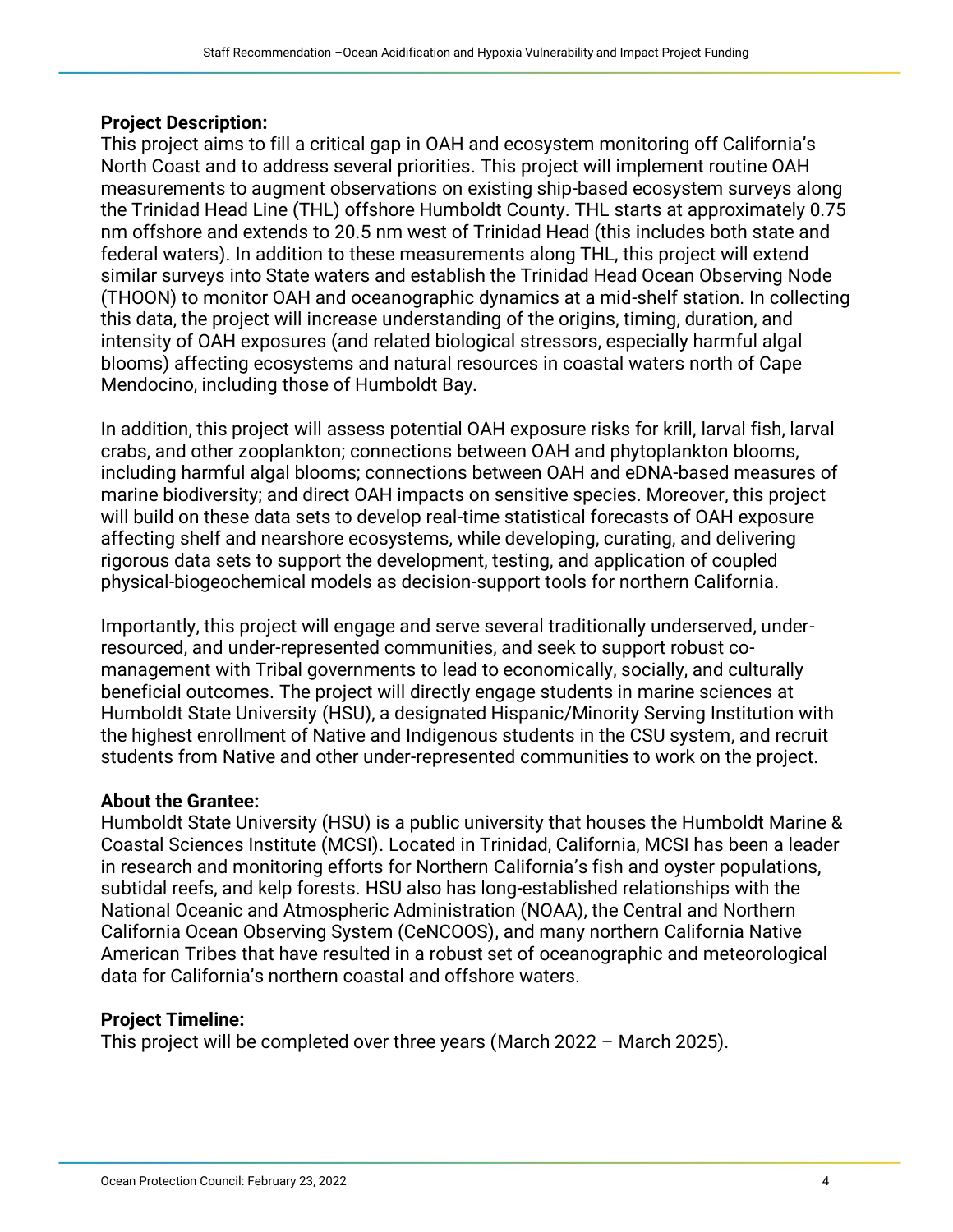#### **Project Financing:**

Staff recommends that OPC approve disbursement of up to \$995,055 to Humboldt State University for Advancing OAH Science off Northern California: A Critical Expansion of Monitoring and Research to Quantify OAH Exposure, Assess Ecosystem Impacts, and Support Model Development. This amount includes subawards to other institutions that will be managed by the grantee.

# **4b: Assessing the Potential for Rapid Adaptation to Climate Change in Rockfish**

# **Project Description:**

This project will focus on how rockfish offspring respond to OAH based on the environmental history experienced by their parents. This mechanism has not yet been explored in long-lived, late to mature species, and may be especially important for rockfish and other groundfish in the California Current. The project will investigate the possibility of transgenerational plasticity (TGP), which occurs when the environment experienced by a parent affects the development and traits of the offspring. This is an understudied but potentially rapid means by which species could adaptively respond to climate change within a single generation. Proposed lab experiments will examine the possibility of maternal effects and TGP in response to low pH and hypoxia. Complementary field studies will monitor reproductive status during natural OAH exposure (prior to and during upwelling), directly linking natural changes in OAH with species response data. Both field and lab studies will measure impacts of maternal traits on offspring vulnerability to OAH. Results will be incorporated into a stock assessment model to project how climate change will affect future fishery yields.

It is anticipated that the California Department of Fish and Wildlife, NOAA, and the Pacific Fishery Management Council will benefit from a comprehensive evaluation of the effects of OAH on reproductive output, productivity, and future potential yield of ecologically and commercially important fish species to inform future fisheries management strategies that better support climate resilient fisheries.

The project will train three graduate and 10+ undergraduate students from three Hispanic Serving Institutions and impact approximately 700 middle and high school students annually from underserved schools in Monterey County through an ocean acidification outreach program.

#### **About the Grantee:**

California State University Monterey Bay (CSUMB) is a public university that routinely conducts critical scientific research in order to provide direct linkage between ecological phenomena and best management practices. Their work in local California waters, polar regions, and their archive of undersea video imagery has informed marine policy within California, across the US, and throughout the world.

# **Project Timeline:**

This project will be completed over three years (March 2022 – March 2025).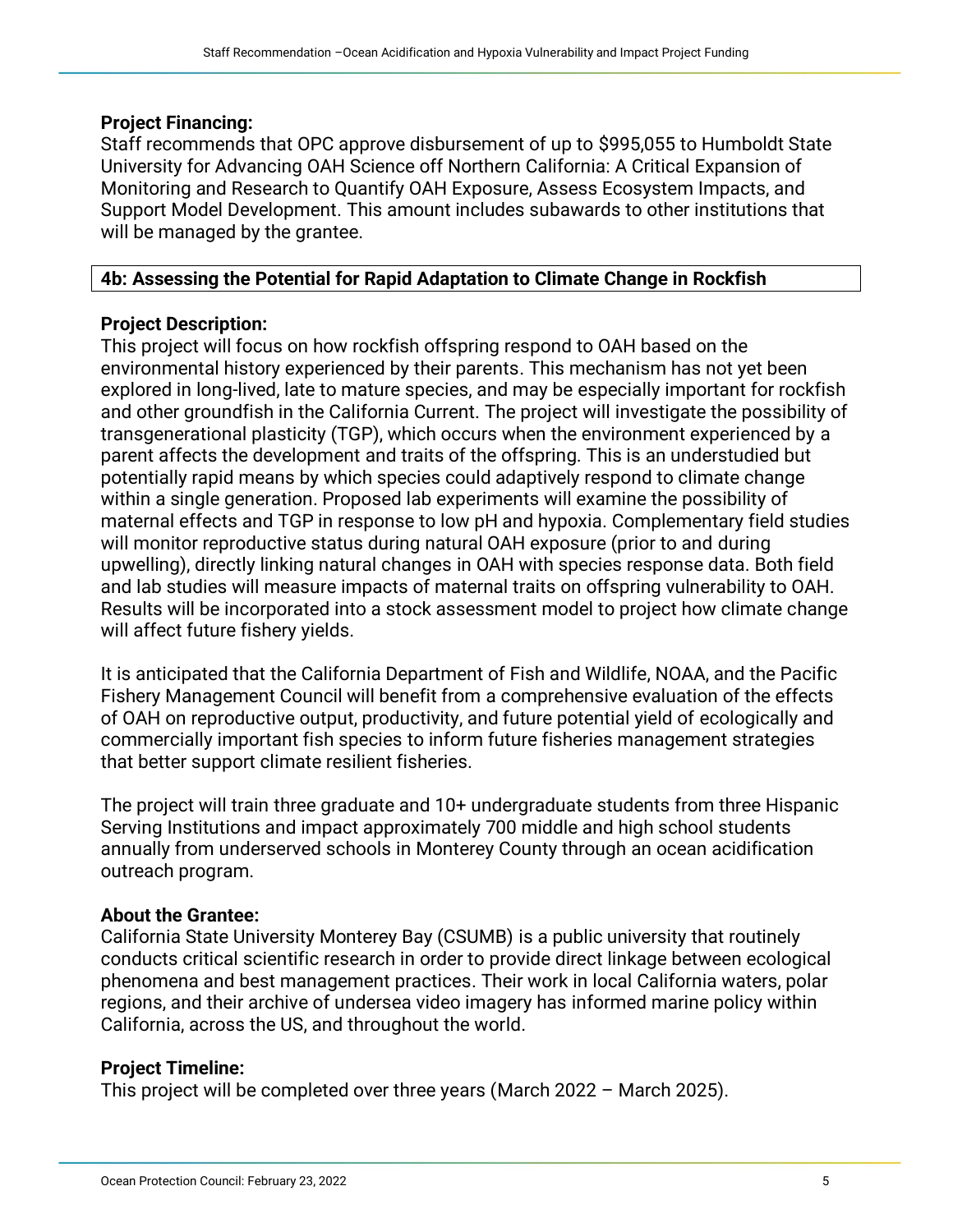#### **Project Financing:**

Staff recommends that OPC approve the disbursement of up to \$563,321 to California State University Monterey Bay for Assessing the Potential for Rapid Adaptation to Climate Change in Rockfish. This amount includes subawards to other institutions that will be managed by the grantee.

#### **4c: A California OAH Portal to Enable Synthesis and Understanding of Statewide Status and Trends**

# **Project Description:**

There is currently a critical need for a centralized repository of OAH data and synthesis products, including status and trends information. This project will build a California OAH Portal (Portal) that will serve as a simple, user-friendly interface for the scientific and management communities. The Portal will integrate standardized, quality-controlled data from diverse sources and platforms, incorporate existing data layers from models and satellites, and support state and West Coast regional efforts to serve additional data streams and curated synthesis products. Data and products will be downloadable and shareable for a variety of uses, including the OPC Ocean and Coast Report Card as well as other state and federal partner efforts.

This new hub for California OAH information will sit within the California Coastal Ocean Observing Systems (CalOOS) Data Management and Cyberinfrastructure (DMAC) system, putting it alongside an extensive catalogue of oceanographic, estuarine and atmospheric data. The Central and Northern California Ocean Observing System (CeNCOOS) is well positioned to lead this effort. CeNCOOS already works across institutions and partners on a range of different ocean observing technologies and parameters and prioritizes accessibility and quality control procedures. This effort expands on the CeNCOOS-led project previously approved at the June 15, 2021 OPC meeting that is working to enhance data management and collection among ongoing monitoring OAH programs by providing access to quality-controlled chemical and biological data in a standardized format.

#### **About the Grantee:**

CeNCOOS is the U.S. IOOS Regional Association for the California/Oregon border south to Point Conception. It is housed at the Monterey Bay Aquarium Research Institute. The fundamental CeNCOOS approach is to develop long-term monitoring of environmental conditions such as water quality, productivity, and connectivity in support of marine protected area management in central and northern California.

#### **Project Timeline:**

This project will be completed over three years (March 2022 – March 2025).

#### **Project Financing:**

Staff recommends that OPC approve disbursement of up to \$450,379 to Monterey Bay Aquarium Research Institute/Central and Northern California Ocean Observing System for A California OAH Portal to Enable Synthesis and Understanding of State-wide Status and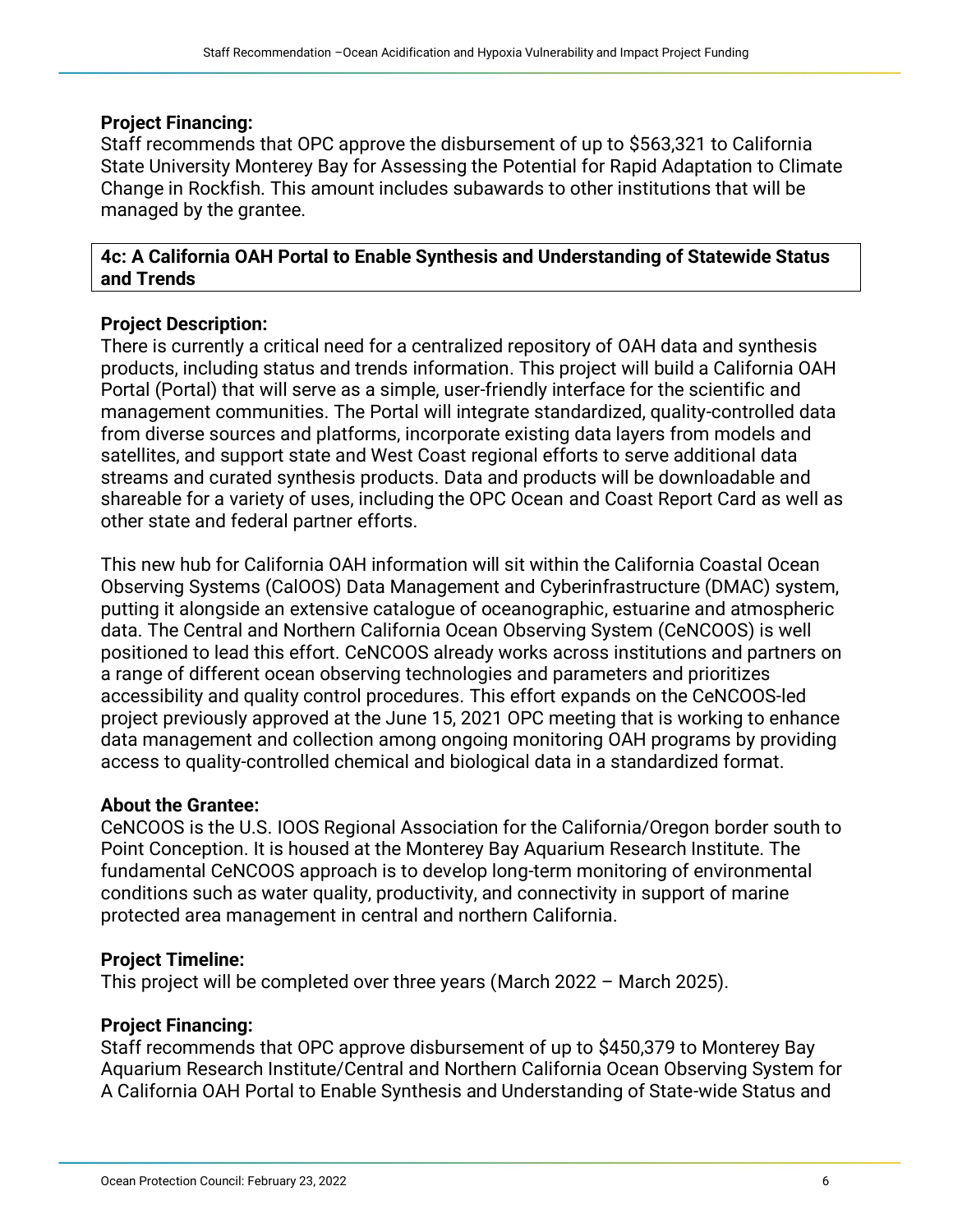Trends. This amount includes subawards to other institutions that will be managed by the grantee.

# **4d: Multi-stressor Tools to Interpret Effects of Acidification, Hypoxia, and Warming on Southern California Current Marine Calcifiers**

# **Project Description:**

The California coast is vulnerable to OAH, which are driven by global climate change. Decisions on management of local pollution sources, which can exacerbate these stressors, is a key line of inquiry to address OAH in OPC's Strategic Plan (2020). OPC has previously invested [substantial resources](http://www.opc.ca.gov/webmaster/ftp/pdf/agenda_items/20161017/4a_OA_Model_UCLA/Item4a_EnhancedUCLAmodel_StaffRec.pdf) in the development of a coupled physicalbiogeochemical OAH model for the entire West Coast as impacted by the California Current System. The National Oceanic Atmospheric Administration has matched the state in this investment as well. The model is now considered a state-of-the-art global example and has resulted in numerous peer-reviewed scientific publications. In the Southern California Bight, this effort has demonstrated that coastal anthropogenic nutrients, mainly from wastewater treatment plant effluent, are having a significant impact on OAH in this region. At the June 19, 2020 OPC meeting, [additional funding w](https://opc.ca.gov/webmaster/ftp/pdf/agenda_items/20200619/Item4b_OAH_Model_FINAL.pdf)as approved to better understand the relative impact of coastal anthropogenic sources and management strategies at different spatial and temporal scales, and to extend this effort to the San Francisco and Monterey Coasts.

Building off these previous and ongoing investments, this project will further the development of biological interpretation and tools to apply to current and future ocean OAH conditions. Dramatic responses to separate OA, hypoxia, and warming stressors have been observed in marine calcifying species that form critical links in the food web, including oysters, foraminifera, pteropods, echinoderms, and decapods. Characterizing ecological vulnerability to these multiple stressors is a critical line of investigation to inform management of fisheries, coastal resources, and water quality. Specifically, this project will develop, validate, and apply mechanistic and eco-physiological multi-stressor indices that evaluate marine calcifier habitat compression in response to OAH and temperature in the southern California Current System. With advances in understanding multi-stressor impacts to key taxa, this will be applied to model hindcast (1997–2017) and forecast (2050-2100) scenarios. Findings from this project will be communicated and tailored to individual management audiences including the SWRCB and Marine Protected Area managers.

# **About the Grantee:**

The Southern California Coastal Water Research Project (SCCWRP) is a public research and development agency that develops and applies next-generation science to improve management of aquatic systems in Southern California and beyond. Since its founding in 1969, SCCWRP has been developing strategies, tools and technologies that the region's water-quality management community relies on to more effectively protect and enhance the ecological health of Southern California's coastal ocean and watersheds. This grant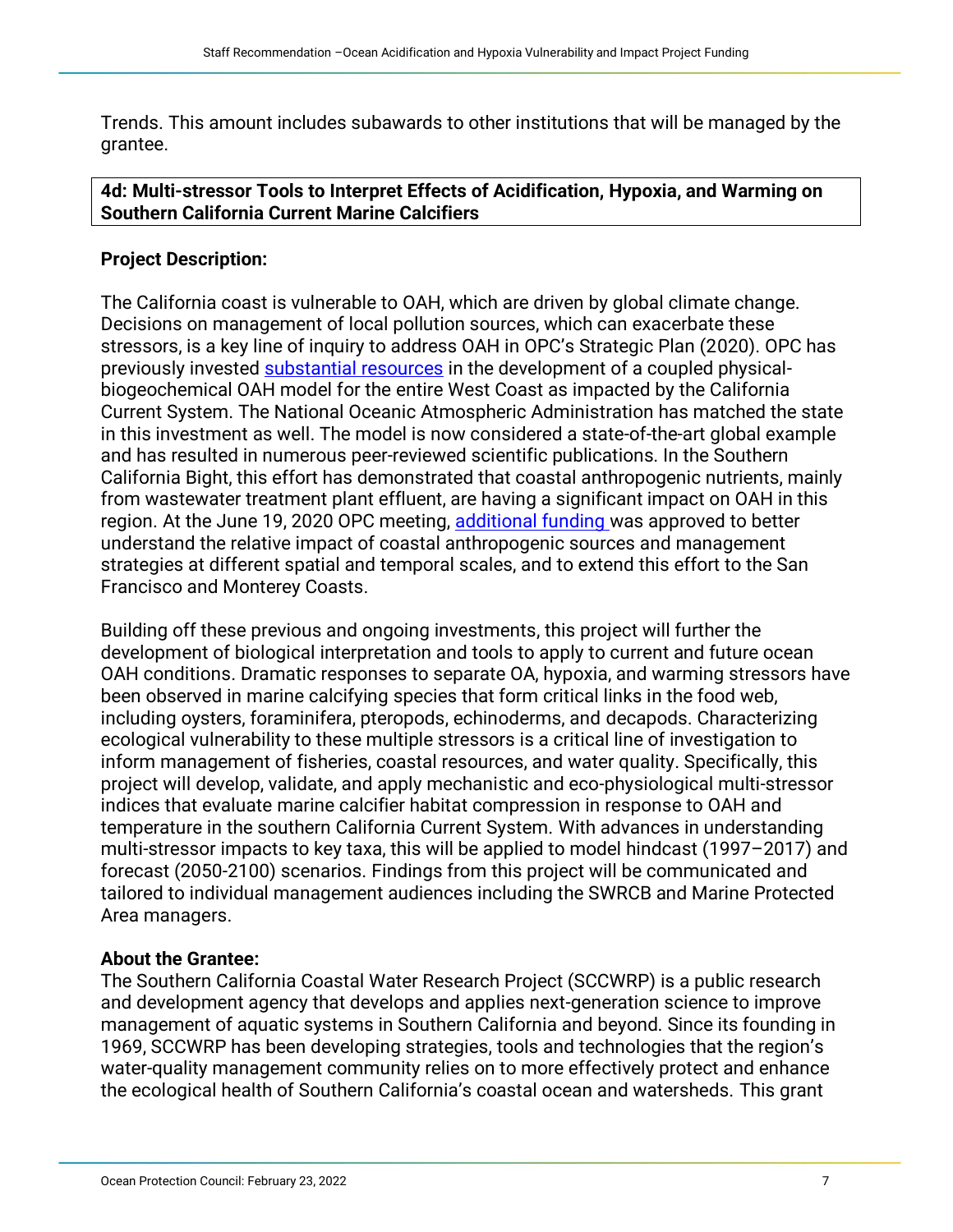will also include partnerships with Princeton University and Oregon State University, two universities that are cutting-edge in both climate and marine science research and education.

#### **Project Timeline:**

This project will be completed over three years (March 2022 – March 2025).

# **Project Financing:**

Staff recommends that OPC authorize encumbrance of up to \$499,946 to Southern California Coastal Water Research Project for Multi-stressor Tools to Interpret Effects of Acidification, Hypoxia, and Warming on Southern California Current Marine Calcifiers. This funding will be used to amend the [active grant](https://opc.ca.gov/webmaster/ftp/pdf/agenda_items/20200619/Item4b_OAH_Model_FINAL.pdf) approved at the June 19, 2020 OPC meeting which is administered by OPC staff.

# **PROJECT FINANCING:**

|                                                                      | <b>OPC</b>  |             | Non-OPC   |
|----------------------------------------------------------------------|-------------|-------------|-----------|
|                                                                      | Prop 68     | <b>ELPF</b> | CASG      |
| 4a: Humboldt State University                                        | \$995,055   |             |           |
| 4b: California State University Monterey Bay                         | \$563,321   |             | \$360,166 |
| 4c: Central and Northern California Ocean<br><b>Observing System</b> | \$450,379   |             | \$37,920  |
| 4d: Southern California Coastal Water<br><b>Research Project</b>     |             | \$499,946   |           |
| <b>Totals</b>                                                        | \$2,508,701 |             | \$398,086 |

The anticipated source of funds for staff-recommended projects to be administered by California Sea Grant  $(4a - 4c)$  is the OPC's Chapter 10 appropriation pursuant to the California Drought, Water, Parks, Climate, Coastal Protection and Outdoor Access for All Act of 2018 - Proposition 68 (Public Resources Code §80130). Funds may be used "for projects that plan, develop, and implement climate adaptation and resiliency projects". Section 80133 identifies specific purposes for Chapter 10, which includes "projects that assist coastal communities, including those reliant on commercial fisheries, with adaptation to climate change, including projects that address ocean acidification, sea level rise, or habitat restoration and protection…." The proposed projects are an appropriate use of Proposition 68 funds because they each will improve coastal resiliency and adaptation to climate change, specifically ocean acidification, by providing state resource management agencies and local jurisdictions with data necessary to plan, develop, and implement coastal resilience projects and to inform management decisions that protect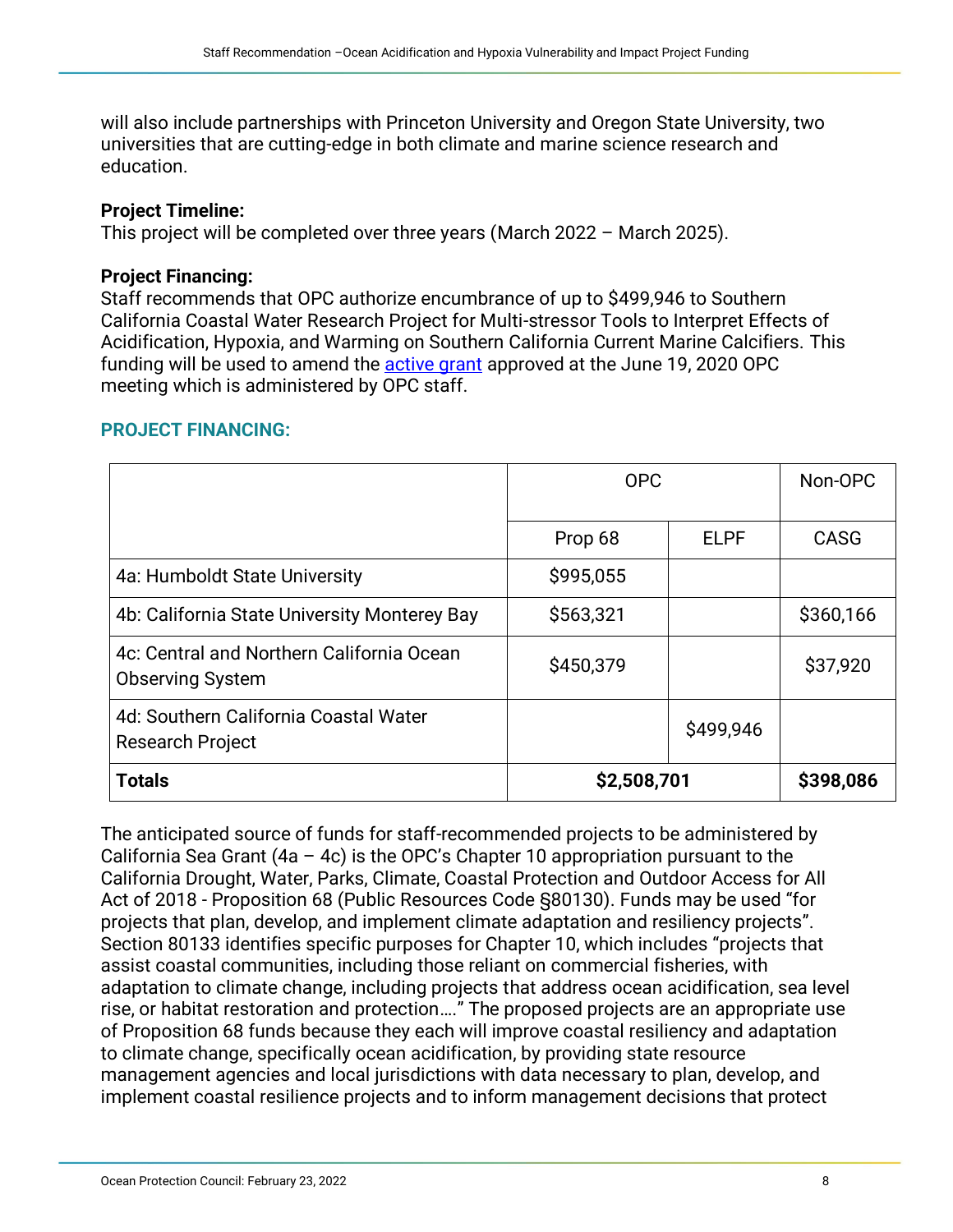marine biodiversity and water quality, advance coastal adaptation efforts, and support climate-ready fisheries.

The anticipated source of funds for 4d will be from the Ocean Protection Council's Fiscal Year 2018/2019 appropriation of Environmental License Plate Funds (ELPF). This project is consistent with the OPC's Grant Program Funding Guidelines for ELPF because it directly investigates ocean and coastal processes to support best available science in decision-making and management; is supported by the public; and has a statewide scope with implications to the health and resilience of fisheries and ecosystems. Additionally, the findings for this project will provide scientific support and evidence so that the SWRCB may support new nutrient loading standards (regulatory loads) that minimize biological and chemical impacts from ocean acidification and hypoxia. The SWRCB's *[2019 Ocean](https://www.waterboards.ca.gov/water_issues/programs/ocean/docs/oceanplan2019.pdf)  [Plan Review](https://www.waterboards.ca.gov/water_issues/programs/ocean/docs/oceanplan2019.pdf)* identified "Ocean Acidification, Hypoxia, and Climate Change Impacts" as one its five highest-ranked issues. Further research is needed to evaluate how to develop water quality objectives and improve the resilience of the coastal environment. This project directly supports the priorities of the 2019 Ocean Plan Review.

OPC authorized the use of these funds at its June 15, 2021 meeting through a \$2,000,000 grant to California Sea Grant for the administration of OAH monitoring, research, and synthesis subgrants, pending Council approval of selected projects. \$199,051 of this grant amount is supporting Sea Grant's administrative costs. The remaining \$1,800,949 is being considered for disbursement to sub-grantees at this Council meeting. An additional \$707,752 is being requested in order to fund all four highly ranked projects. CASG will contribute NOAA Sea Grant funds totaling \$398,086 to fund components of the CSUMB and CeNCOOS projects.

# **CONSISTENCY WITH CALIFORNIA OCEAN PROTECTION ACT:**

The various projects are consistent with the Ocean Protection Act, Division 26.5 of the Public Resources Code, because they are consistent with trust-fund allowable projects, defined in Public Resources Code Section 35650(b)(2) as projects which:

- Improve the management of fisheries and/or foster sustainable fisheries.
- Improve coastal water quality.
- Improve management, conservation, and protection of coastal waters and ocean ecosystems.
- Provide monitoring and scientific data to improve state efforts to protect and conserve ocean resources.
- Address coastal water contamination from biological pathogens.
- Provide funding for adaptive management, planning coordination, monitoring, research, and other necessary activities to minimize the adverse impacts of climate change on California's ocean ecosystem.